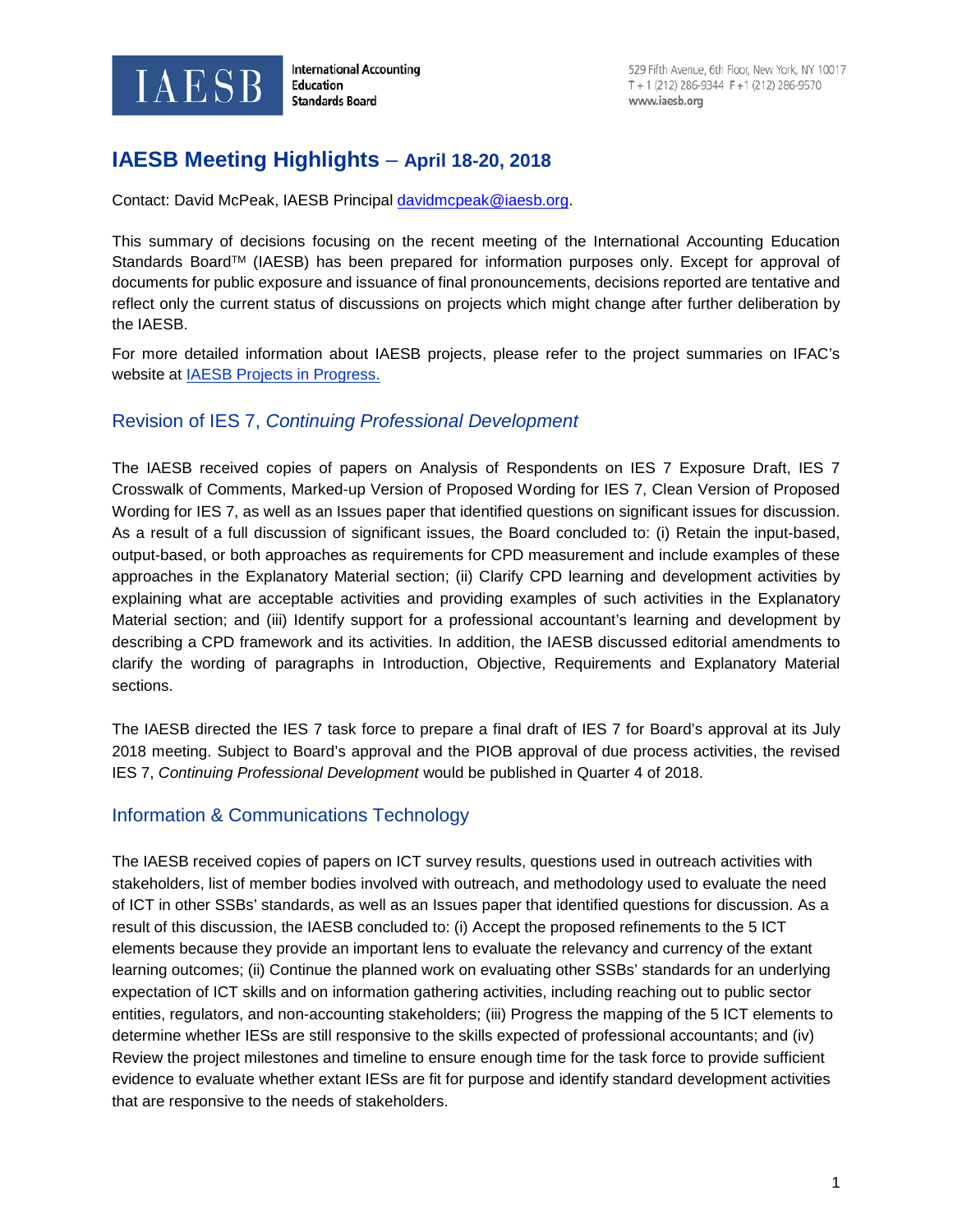

The IAESB directed the ICT task force to prepare an Issues paper that brings recommendations on possible standards development activities for Board discussion at its July meeting.

## Professional Skepticism

The IAESB received copies of two personal perspectives articles and two thought leadership articles on professional skepticism, a summary of the professional skepticism survey results, a plan to request examples of good practices, an IESBA consultation paper, *Professional Skepticism – Meeting Public Expectations,* as well as an Issues paper that updated on task force activities since November 2017 IAESB meeting and provided questions for discussion. As a result of this discussion, the IAESB concluded to: (i) Support the IESBA Consultation paper, noting no fatal flaws but suggested that using the IAASB definition of professional skepticism may preclude respondents to engage in an open discussion on defining professional skepticism for all professional accountants; and (ii) support the task force's initiatives on: thought leadership; gap analysis of professional skepticism competence areas and learning outcomes in the IESs; and work plan to request examples of good practices from selected universities and academic networks on approaches to develop skepticism skills as part of IPD and CPD.

The IAESB directed the Professional Skepticism task force to prepare an Issues paper that brings the findings on the gap analysis on learning outcomes in the IESs and any resulting recommendations on possible standards development activities for Board discussion at its July meeting. The IAESB Chair indicated that he will respond to the IESBA Consultation Paper to express the view that "professional skepticism", however defined, applies to every professional accountant and not just to auditors.

### Other Discussion Items

#### *Implementation Support*

The IAESB broadly agreed with the Implementation Support Work Group's (ISWG) proposed drafting and presentation guidelines for Implementation Support material and suggested that these guidelines be integrated with the Stakeholders Engagement and Communications guidelines on thought leadership and personal perspectives. The IAESB asked the ISWG to bring recommendations to the July meeting on products to withdraw now, replace or refresh, such as implementation support material on IES 4, *Initial professional Development - Professional Values, Ethics, and Attitudes*.

#### *Professional Skepticism – Behavioral Competence*

The Board endorsed the Task Force's proposal to continue with a gap analysis of the extant IESs compared to the benchmark materials already assembled. The Board also agreed that this work be merged with the gap analyses being planned by ICT and professional skepticism task forces.

#### *Public Sector Accounting, Reporting, and Assurance*

The Board also endorsed the task force's next steps in delineating the project's scope and completing its planned analysis with the aim of updating the Board on its progress in developing a project proposal at its July meeting.

#### *Stakeholders Engagement and Communications*

The Board agreed the task force's proposal for a Communications and Engagement Plan that provides structure, prioritisation criteria, and key performance indicators to our efforts in this area. The task force will